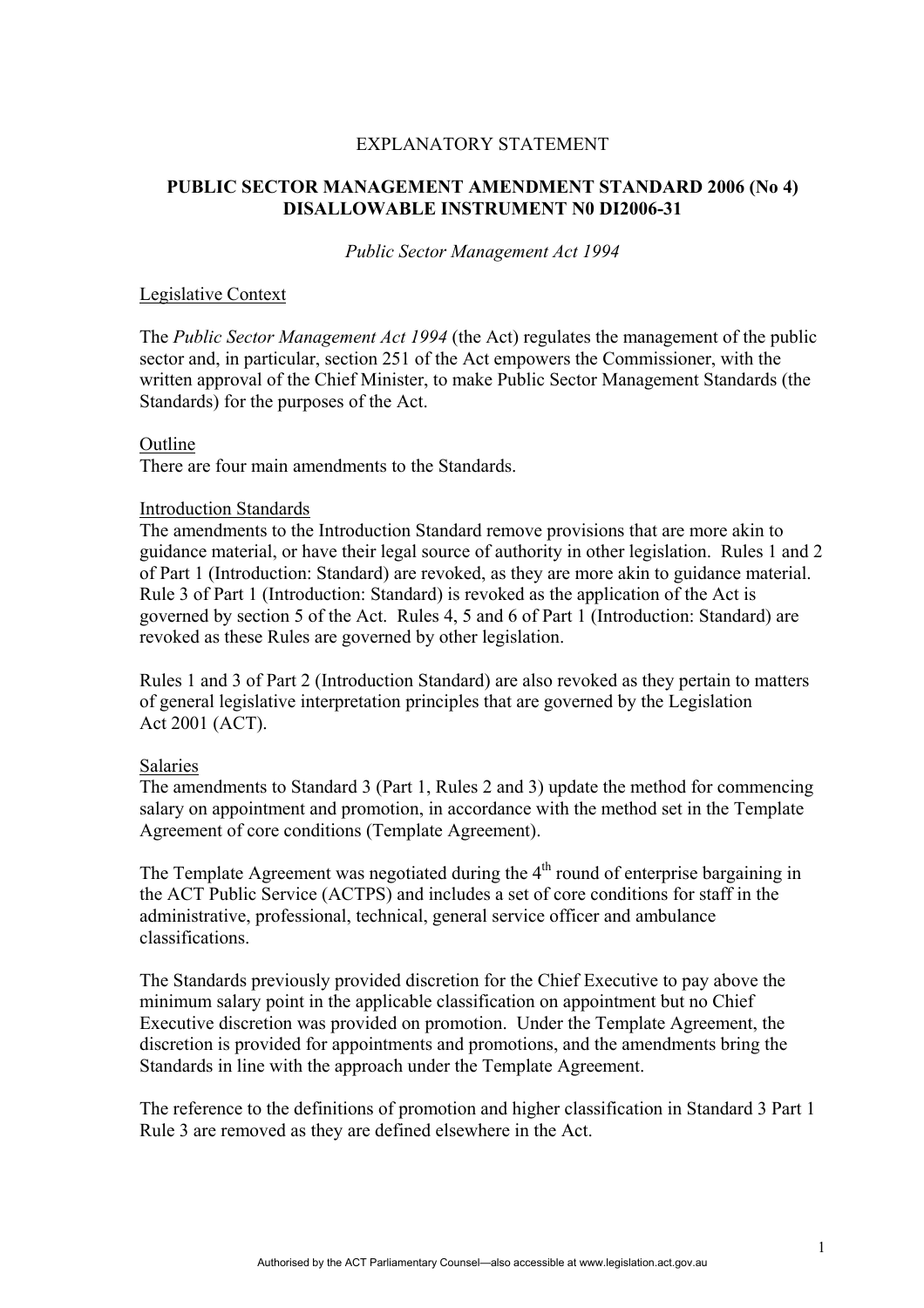# Payments to staff in lieu of leave

The amendments to Standard 3 (Part 2 Rule 3) update the amount of loading payable to staff in lieu of leave, in accordance with the decision of the Australian Industrial Relations Commission (AIRC) and subsequent updates to awards. This loading applies to casual staff in lieu of recreation and personal leave, and has been updated to 20%.

## Planning and Land Management

Standard 7, Part 6 transferred staff of Planning and Land Management to the Planning and Land Authority and Land Development Agency. The Part is revoked as the transfer is complete, and section 84 of the Legislation Act 2001 ensures that the revocation of Standard 7 Part 6 does not affect anything done under that Standard whilst it was in operation.

# Financial Impact

Nil. The increase in loading in lieu of leave is funded by agencies and changes to these loading payments were in place before this amendment, in accordance with the order of the AIRC.

# Schedule 1 to this Explanatory Statement

To provide context for these amendments, the text of each Rule immediately before this instrument took effect are contained in Schedule 1. Where a new Rule is inserted, and there is no corresponding previous rule, this will be reflected in the instrument using the words '*Insert Standard …'*.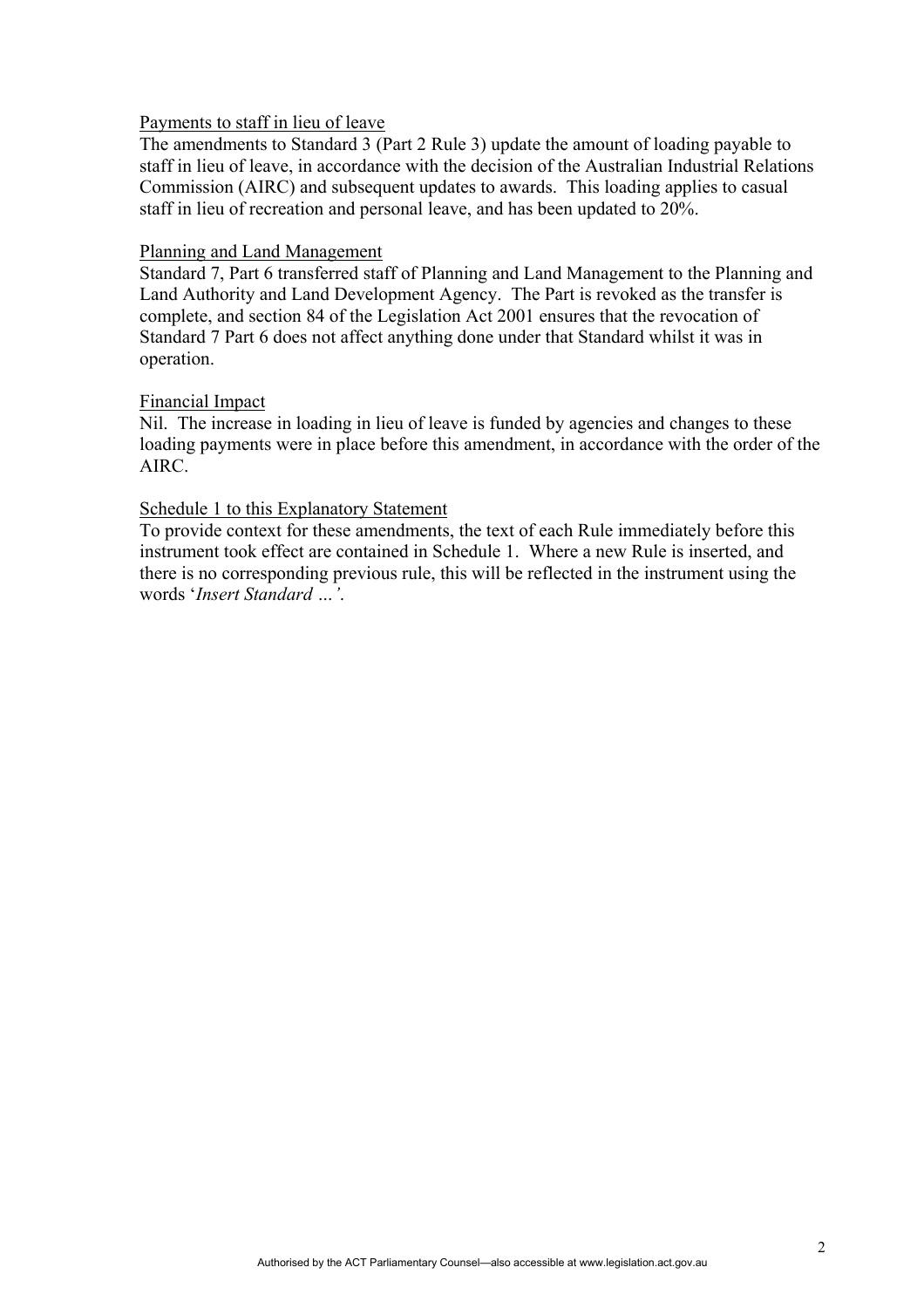## **SCHEDULE 1 TO EXPLANATORY STATEMENT PUBLIC SECTOR MANAGEMENT AMENDMENT STANDARD 2006 (No 4) DISALLOWABLE INSTRUMENT N0 DI2006 –31**

#### Introduction Standard, Part 1

# **Part 1 - Overview**

#### **1. The Public Sector Management Act**

The *Public Sector Management Act 1994* (the Act) provides the legislative framework for the ACT Public Service. The Act sets out general provisions (for example, values, principles, ethics), and contains primary employment provisions on issues such as categories of employment, promotion and transfer, officers' rights to appeal, review mechanisms and discipline.

The Act also deals with aspects of social justice such as Equal Employment Opportunity, Industrial Democracy and Access and Equity.

#### **2. The Public Sector Management Standards**

The Public Sector Management Standards operate under the Act and provide the legal basis for personnel and administrative actions which have no source of authority elsewhere.

The Standards have been rewritten to provide users with a more concise set of rules which are not simply repetitions of rules in other sources.

These Standards replace the original Standards made under Instrument 1/1994 and as subsequently amended. Conditions of service have not been altered in this version.

#### **3. Who they apply to**

The Act and Standards apply to all Australian Capital Territory Public Service (ACTPS) officers and employees, whether located in agencies or in the authorities staffed under the Act. They do not apply to:

- employees of government companies*;*
- Calvary Hospital staff outside the Public Hospital Division; or
- staff of Total Care ACTAID who are not employed under the Act.

## **4. Relationship between the Act and the Standards**

The Standards are subordinate legislation made under the Act by the Commissioner, with the approval of the Chief Minister.

The Standards are required to be consistent with the Act. If there is any inconsistency between the two, the Act always prevails.

#### **5. Relationship with industrial Awards and Agreements**

The Standards do not replace existing Awards and industrial agreements.

Award provisions will always override both the Act and the Standards because Awards and industrial agreements are made by the Australian Industrial Relations Commission and therefore have the force of Commonwealth law.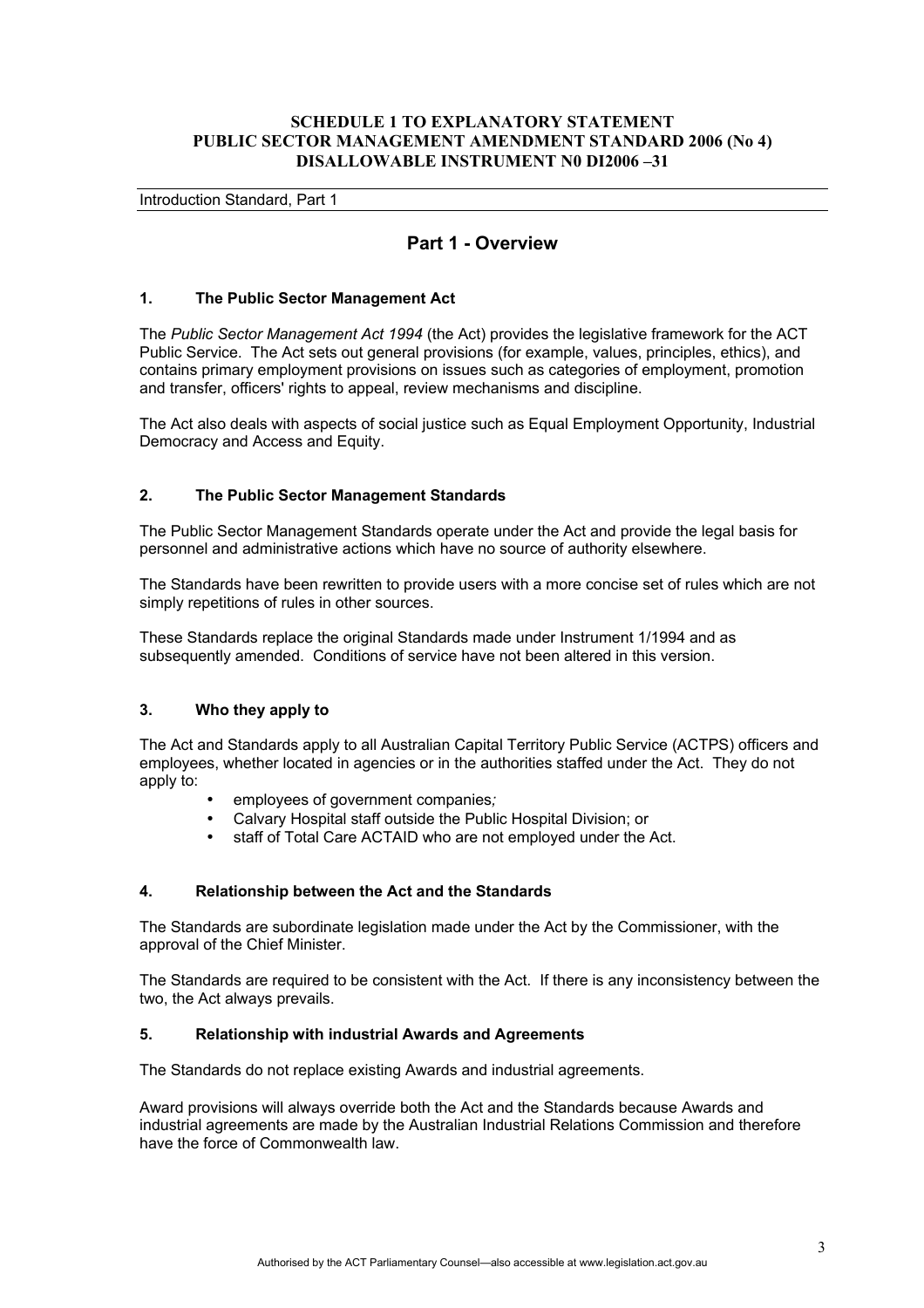# **6. Continuation of previous employment matters**

Section 12 of the *Public Sector Management (Consequential and Transitional Provisions) Act 1994* provides that if the Rules outlined in this document are silent on a particular matter, then former Commonwealth provisions will continue to apply. Section 12 also ensures that any employment matters pending when the Act comes into effect, will be treated as if action commenced under the Act.

Introduction Standard, Part 2, Rule 1

## **1. Words with special meanings**

In the Public Sector Management Standards, unless the contrary intention appears:

*'must'* or '*shall'* refers to something that is mandatory under the Standards, or under the Act or an Award

*'may'* refers to something that is discretionary

*'should'* refers to something that is strongly recommended but not mandatory

Introduction Standard, Part 2, Rule 3

#### **3. General interpretation**

Unless the contrary intention appears, reference to a *'section*' should be taken to be a reference to a section of the Act.

Gender-neutral terms such as *'tradesperson*' include the corresponding gender-specific terms such as '*tradeswoman'* and *'tradesman'*.

A Standard is subordinate to the Act, to other Acts and to Awards, and should be read as subject to them.

## Standard 3, Part 1, Rule 2

#### **2. Commencing salary**

An officer is entitled to be paid salary at a pay point in the salary scale that relates to the office they hold or occupy. This pay point may be above the minimum pay point if so determined by the relevant Chief Executive.

A Chief Executive must appoint an officer at the minimum salary payable for the classification unless:

- qualifications are set for which a higher salary is payable; or
- the Chief Executive is satisfied that it is reasonable to approve payment of salary at a higher salary point within the classification and can provide reasons for the approval, by considering
	- the length and nature of the applicant's work experience;
	- how relevant that experience is to the position;
	- how recent that experience is;
	- their present salary and the lowest salary they are prepared to accept;
	- what sort of immediate contribution the person will make to the position;
	- how this contribution relates to the work of other employees doing similar work; and
	- how difficult it has been to find suitable people to do the job.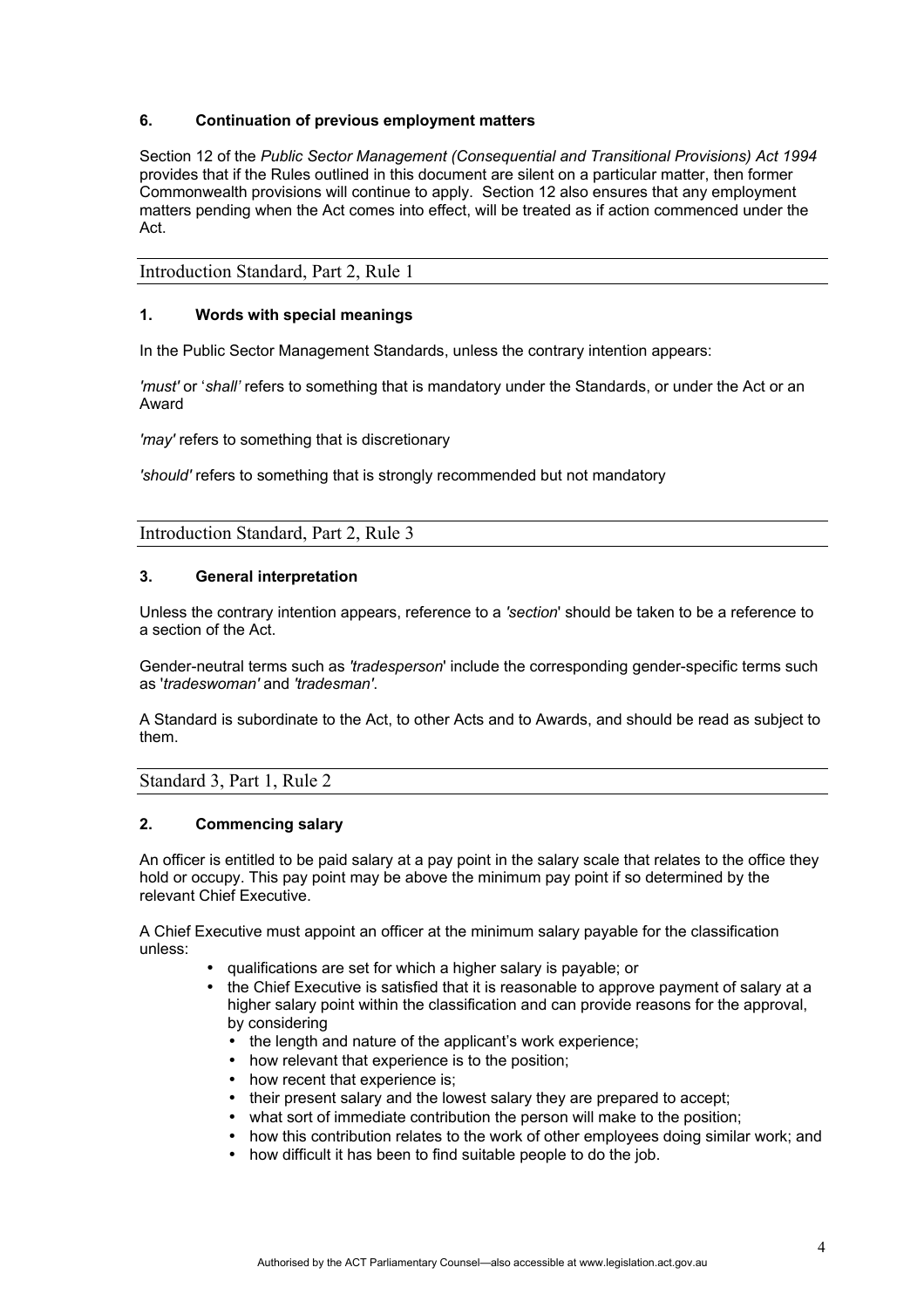#### **3. Salary on promotion**

*'Promotion'* is defined in section 3 of the Act and '*higher classification'* is defined in subsection 56(3) of the Act.

If an officer is promoted to an office they are entitled to be paid the minimum salary payable to holders of that office unless the officer is entitled to a higher salary under this Part or Part 3 - Increments.

An officer who is promoted is entitled to be paid the increment above the minimum salary if:

- they have been paid at the maximum salary in their previous office for 12 months or more; and
- the salary increase to the minimum salary in the new salary range is less than the amount of the increment to the maximum salary paid in their previous office.

#### Standard 3, Part 2, Rule 3

#### **3. Part-time temporary employees**

The hourly rate at which salary is payable to a part-time temporary employee, except those described in the next paragraph, is at the same hourly rate as that of an equivalent full-time employee.

Unless provided for elsewhere in the Standards, the hourly rate at which salary is payable to a part-time employee who is required to attend for duty:

- for less than 24 hours a week; and
- on less than four days a week.

must be fifteen per cent greater than the hourly rate payable to an equivalent full-time employee ('*the 15% loading'*).

A part-time employee to whom the 15% loading applies is not entitled to payment for recreation or personal leave.

*Note* See Standard 2 Part 10 Rule 13; where an independent reviewer must be paid the loading irrespective of hours worked or attendance period in lieu of recreation or personal leave.

Standard 7, Part 6

# **PART 6 – PLANNING AND LAND MANAGEMENT**

#### **1. Interpretation**

In this Part, unless the contrary intention appears:

*'staff'* includes an officer, employee and unattached officer

*'Kingston Foreshore Development Authority'* means the Authority established under the *Kingston Foreshore Development Authority Act 1999*